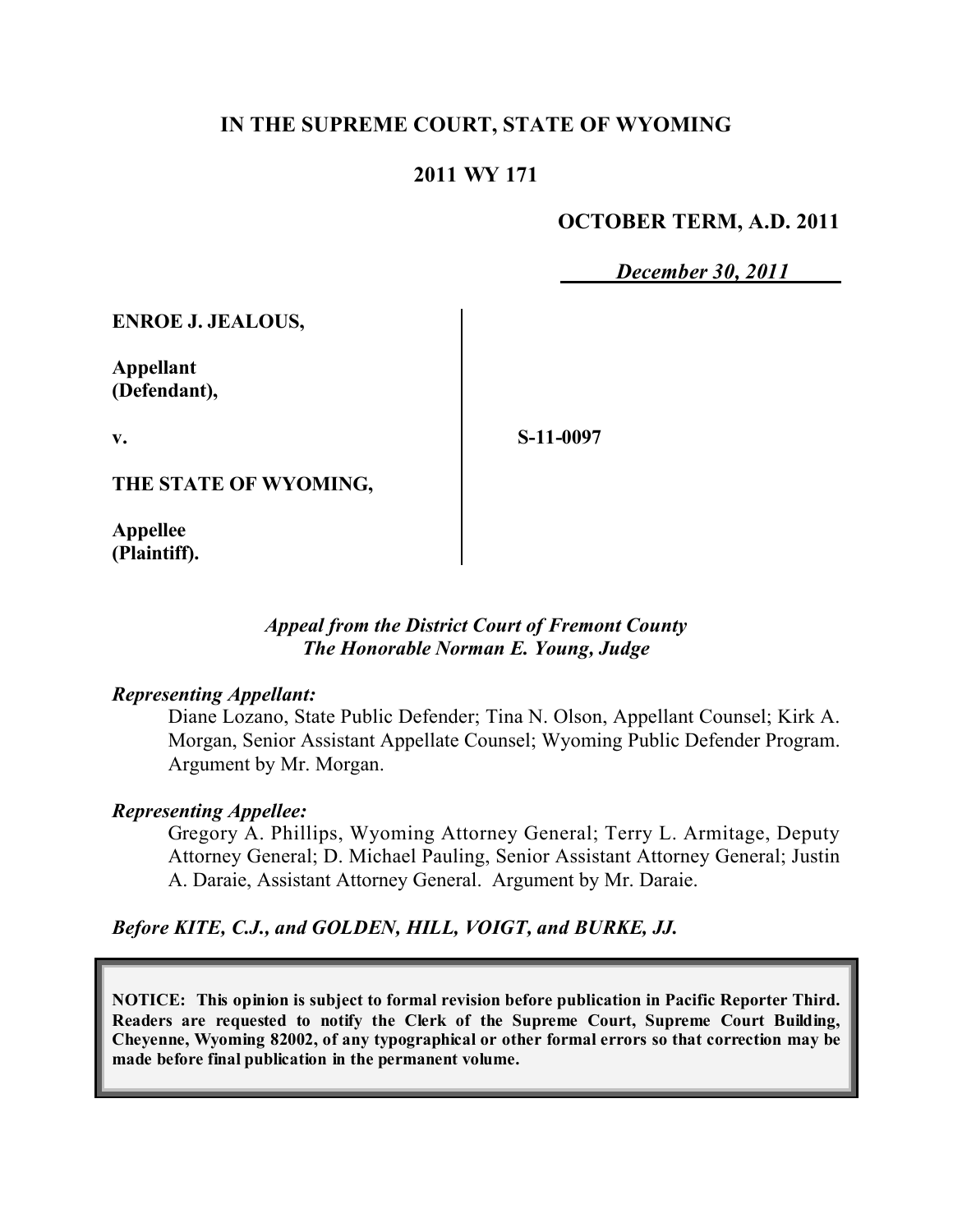**GOLDEN**, Justice.

[¶1] Appellant Enroe J. Jealous appeals his conviction for aggravated assault and battery, alleging that the district court committed reversible error in failing to properly instruct the jury on the elements of the crime. We disagree and affirm.

## **ISSUE**

[¶2] Jealous offers this issue for our consideration:

Did reversible error occur when the trial court issued a confusing and misleading jury instruction, which was not in accordance with Wyoming law, and then failed to correct the error in response to a jury question?

# **FACTS**

[¶3] During the afternoon hours of December 29, 2009, Adrian Moss, Jealous' cousin, and her boyfriend, Jason Antelope (Jason), got into an argument while they were at the residence of Wendall Antelope, Sr. (Wendall), Jason's brother. Moss telephoned Jealous, upset and crying, and requested a ride away from the residence. Jealous, his brother, and two other individuals arrived at the residence a short time later.

[¶4] After placing her belongings in the vehicle, Ms. Moss situated herself in the front passenger seat. While the couple continued to bicker, Jason leaned inside the window to give her a hug. Shortly thereafter, Jason felt something hit his cheek, and he immediately withdrew from the car. He then noticed Jealous' brother placing a pellet pistol underneath the back seat. Jason backed away, and Jealous and the other occupants exited the vehicle. Jealous then retrieved a pellet rifle from the trunk and loaded it.

[¶5] Meanwhile, alerted by his wife that something was occurring between Jason and the vehicle's occupants, Wendall rushed outside to protect his brother. However, by the time Wendall got to the area, Jealous had twice shot Jason in the face, hitting him in the left cheek and upper lip. Jealous then reloaded the rifle and pointed it at Wendall's head. When Wendall saw the rifle, he shielded his face with his left arm and told Jealous to put down the weapon. Jealous did not immediately fire, but waited until Wendall had lowered his arm and then shot him in the right eye. The pellet caused irreparable damage to Wendall's eye, and it was surgically removed two weeks later.

[¶6] Jealous and his group then fled the scene. Upon being stopped by police a short time later, Jealous lied about his identity and denied having a pellet gun and shooting the victims. Ms. Moss initially tried to protect Jealous by taking responsibility for the shootings. However, she recanted her confession the next day. Police thereafter learned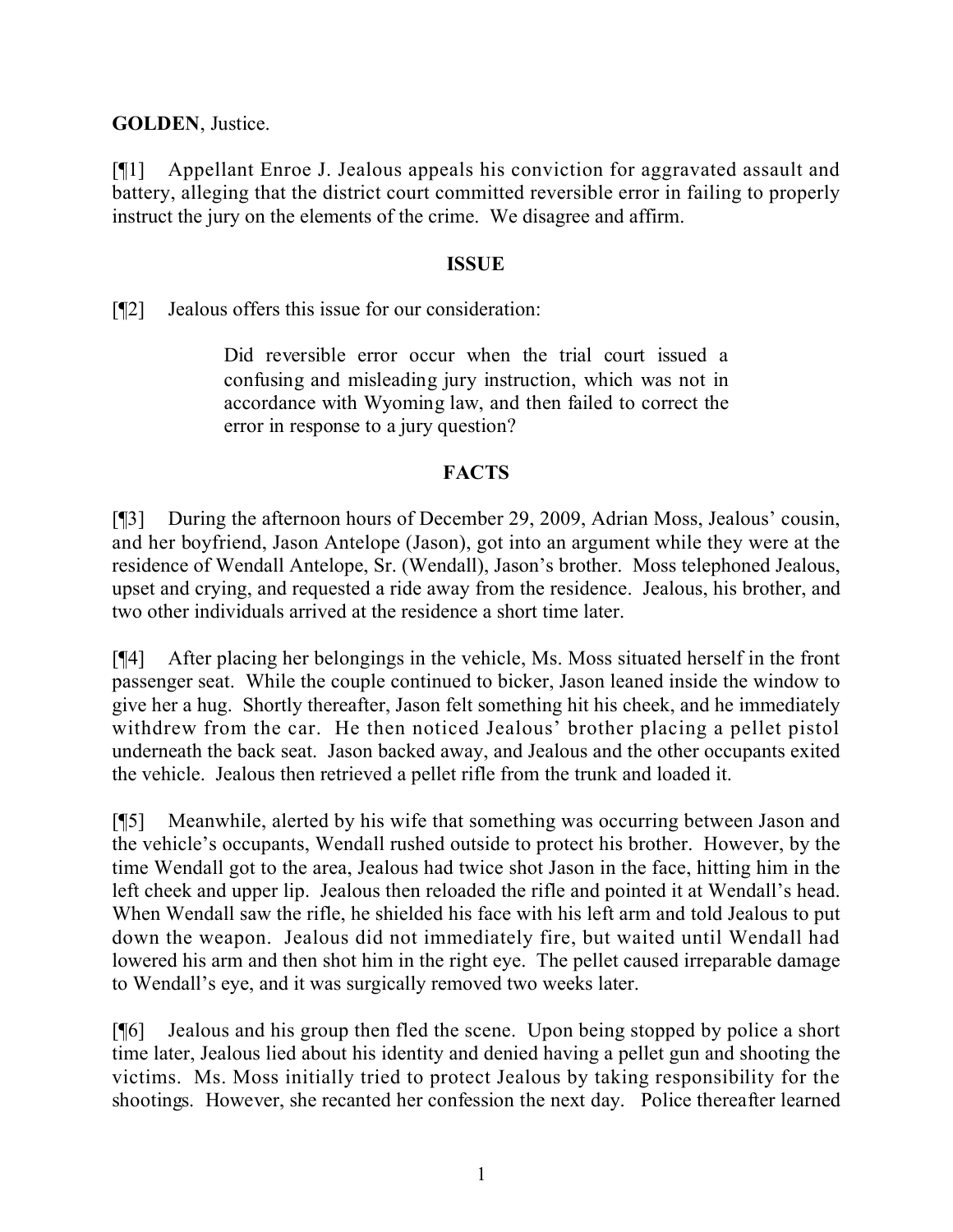of Jealous' true identity and his involvement in the shootings but did not locate and arrest him until three months later.

[¶7] The State initially charged Jealous with four counts of aggravated assault and battery, two counts of reckless endangering, and one count of interference with a peace officer. However, the State later elected to dismiss five of the seven charges and to proceed to trial on two counts of aggravated assault and battery under Wyo. Stat. Ann. §  $6$ -2-502(a)(i) (LexisNexis 2011),<sup>1</sup> which alleged that Jealous caused serious bodily injury to Jason Antelope (Count I) and Wendall Antelope, Sr., (Count II) "intentionally, knowingly or recklessly under circumstances manifesting extreme indifference to the value of human life."

[¶8] At the conclusion of the State's case-in-chief, Jealous moved for judgment of acquittal on both counts. The district court found insufficient evidence proving that Jealous caused serious bodily injury to Jason and granted Jealous' motion for judgment of acquittal on Count I but denied his motion with respect to Count II. The trial continued and the jury ultimately found Jealous guilty on that count. The jury specifically found that Jealous had acted both intentionally and knowingly, as well as recklessly under circumstances showing extreme indifference to the value of human life, in causing serious bodily injury to Wendall. The district court later sentenced Jealous to a term of imprisonment of three to eight years. This appeal followed.

# **DISCUSSION**

[¶9] Jealous contends the district court committed reversible error when it failed to properly instruct the jury on the elements of aggravated assault and battery. He first contends the district court's elements instruction was imprecise and confused the jury. He then claims the district court erred in not defining, in response to a jury question, the terms "intentionally," "knowingly," and "recklessly." Lastly, he maintains the district court erroneously instructed the jury that it could find him guilty on any or all of the theories of guilt it found applicable to the case.

[¶10] It is well settled that a trial court has a duty to instruct a jury regarding the general principles of law applicable to the case. *Black v. State*, 2002 WY 72, ¶ 5, 46 P.3d 298, 300 (Wyo. 2002). We review jury instructions as a whole and will not single out and consider in isolation individual instructions or parts thereof. *Id*.; *Brown v. State*, 2002 WY 61, ¶ 9, 44 P.3d 97, 100 (Wyo. 2002); *Ogden v. State*, 2001 WY 109, ¶ 8, 34 P.3d 271, 274 (Wyo. 2001). We afford significant deference to the trial court in instructing the jury as long as the instructions in their entirety correctly state the law and sufficiently

 <sup>1</sup> § 6-2-502(a)(i) provides that a person is guilty of aggravated assault and battery if he "[c]auses or attempts to cause serious bodily injury to another intentionally, knowingly or recklessly under circumstances manifesting extreme indifference to the value of human life[.]"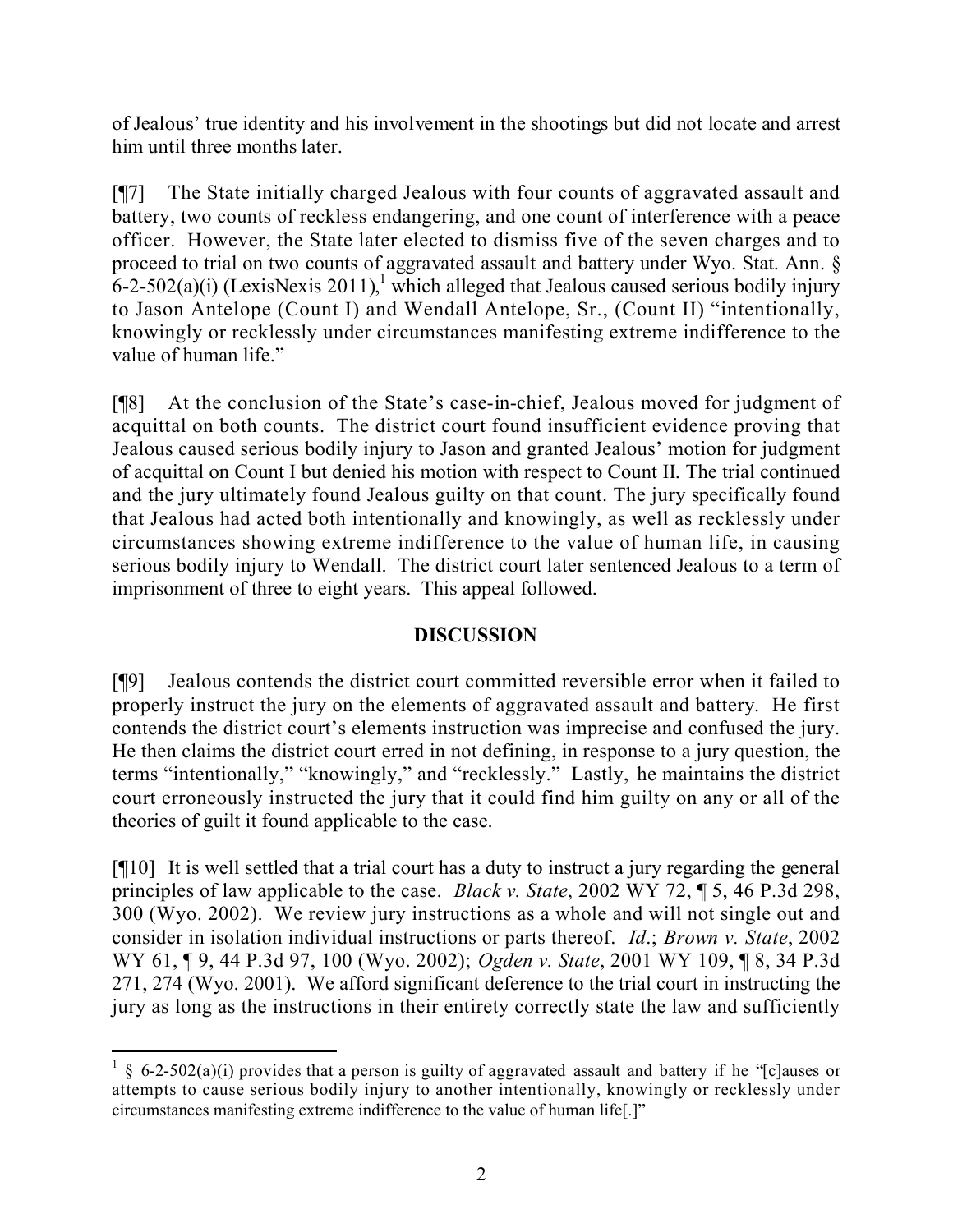cover the relevant issues. *Black*, ¶ 5, 46 P.3d at 300. The test for determining whether a jury has been properly instructed on the necessary elements of the crime is "whether the instructions leave no doubt as to the circumstances under which the crime can be found to have been committed." *Bloomfield v. State*, 2010 WY 97, ¶ 13, 234 P.3d 366, 372 (Wyo. 2010).

[¶11] We embark upon our consideration of this issue by first noting that Jealous did not object at trial to the district court's instructions or its failure to define the terms at issue. Consequently, our review of the alleged errors is limited to the noticing of plain error. *Bloomer v. State*, 2010 WY 88, ¶ 9, 233 P.3d 971, 974 (Wyo. 2010). Under the plain error doctrine, Jealous must establish, by reference to the record, a violation of a clear and unequivocal rule of law in a clear and obvious, not merely arguable, way and that the violation adversely affected a substantial right resulting in material prejudice. *Id*.; *Cazier v. State*, 2006 WY 153, ¶ 10, 148 P.3d 23, 28 (Wyo. 2006). To establish material prejudice, Jealous must show a reasonable possibility exists that he would have received a more favorable verdict in the absence of the errors. *Pendleton v. State*, 2008 WY 36, ¶ 11, 180 P.3d 212, 216 (Wyo. 2008); *Miller v. State*, 2006 WY 17, ¶ 15, 127 P.3d 793, 798 (Wyo. 2006). We find that Jealous has not satisfied his burden.

[¶12] Jealous' first complaint of error focuses on Instruction No. 12, which informed the jury of the elements of the charged crime:<sup>2</sup>

- 1. On or about the  $29<sup>th</sup>$  day of December, 2009,
- 2. In Riverton, Fremont County, Wyoming,
- 3. The Defendant, ENROE J JEALOUS,
- 4. caused serious bodily injury to another person, to wit; Wendall Antelope Sr.
- 5. intentionally, knowingly or recklessly,
- 6. under circumstances manifesting extreme indifference to the value of human life.

As Jealous correctly points out, the instruction separated the phrase "under circumstances manifesting extreme indifference to the value of human life" from "recklessly," although that phrase was meant to modify only "recklessly." *See Williams v. State*, 2002 WY 136, ¶ 17, 54 P.3d 248, 253 (Wyo. 2002). Admittedly, by formatting Instruction No. 12 as it did, the district court gave the impression that the circumstance addressed in element six modified all three mental elements found in element five. However, we cannot agree that, due to this formatting mistake, the instructions as a whole failed to appropriately state the relevant law to the jury or must have so confused the jury regarding the law that Jealous was materially prejudiced.

 <sup>2</sup> We have chosen not to correct any punctuation or capitalization errors in the instruction.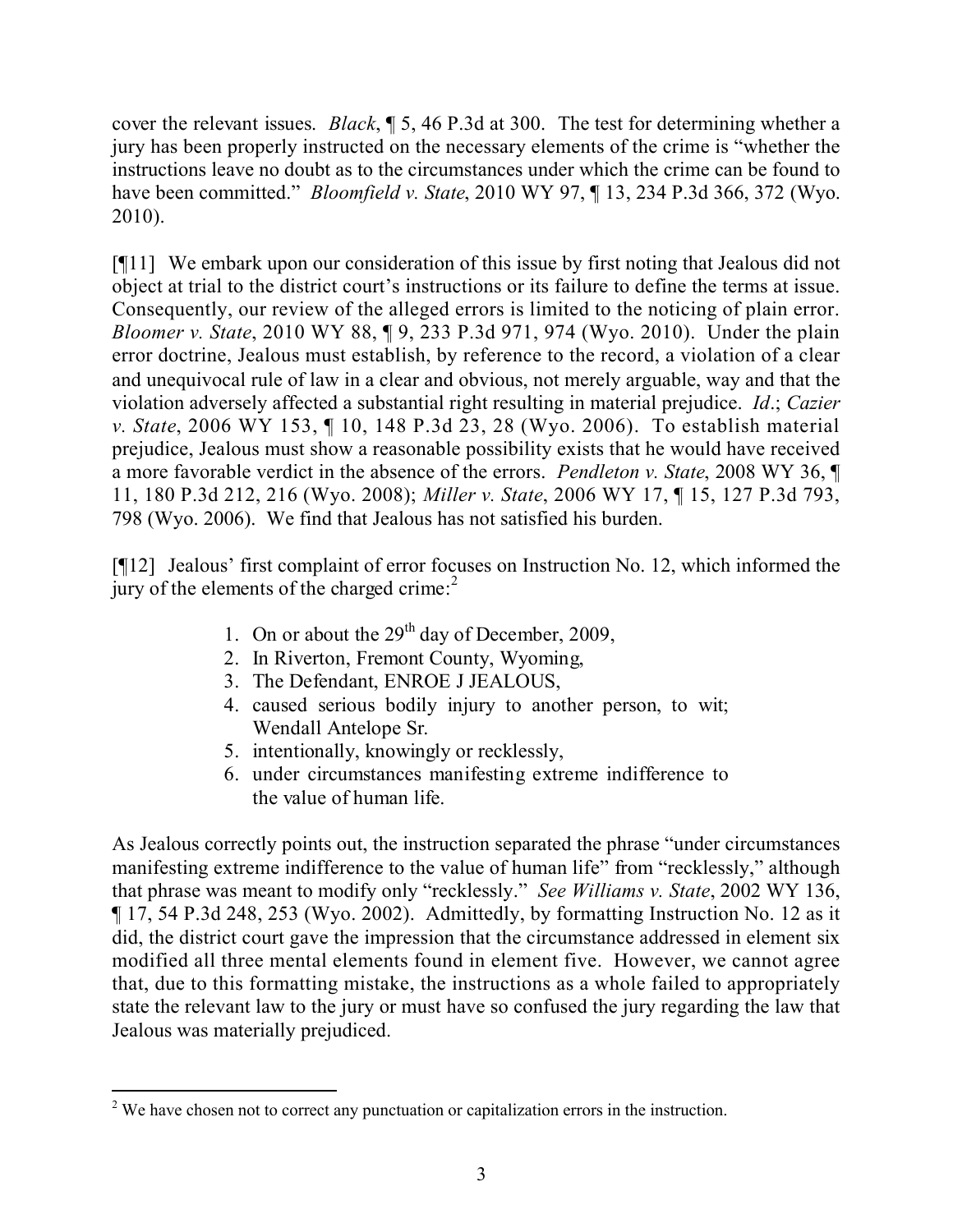[¶13] Instruction No. 11, which mirrored the language of the aggravated assault and battery statute, informed the jury:

> The pertinent parts of the statute concerning Aggravated Assault and Battery under which the defendant is charged . . . reads in part as follows:

> > (a) A person is guilty of aggravated assault and battery if he: (i) causes serious bodily injury to another intentionally, knowingly or recklessly under circumstances manifesting extreme indifference to the value of human life[.]

Instruction No. 5 told the jury, in pertinent part, that:

If in these instructions any rule, direction or idea is stated in varying ways, no emphasis thereon is intended, and none must be inferred by you. For that reason, you are not to single out any certain sentence, or any individual point or instruction, and ignore the others, but you are to consider all the instructions as a whole, and are to regard each in the light of all the others.

Furthermore, the district court gave the jury a special verdict form which parsed out the three alternative mental states of the crime and notably combined the modifying phrase "under circumstances manifesting extreme indifference to the value of human life" only with the "recklessly" mental element:

> If you find the Defendant Guilty as to the crime of Aggravated Assault and Battery as charged in Count 2 of the Amended Information, please answer 1(a) below:

1(a) Did the Defendant:

\_\_\_ knowingly cause serious bodily injury to another person, to wit, Wendall Antelope Sr.;

intentionally cause serious bodily injury to another person, to wit, Wendall Antelope Sr[.];

\_\_\_ recklessly cause serious bodily injury to another person, to wit, Wendall Antelope Sr. under circumstances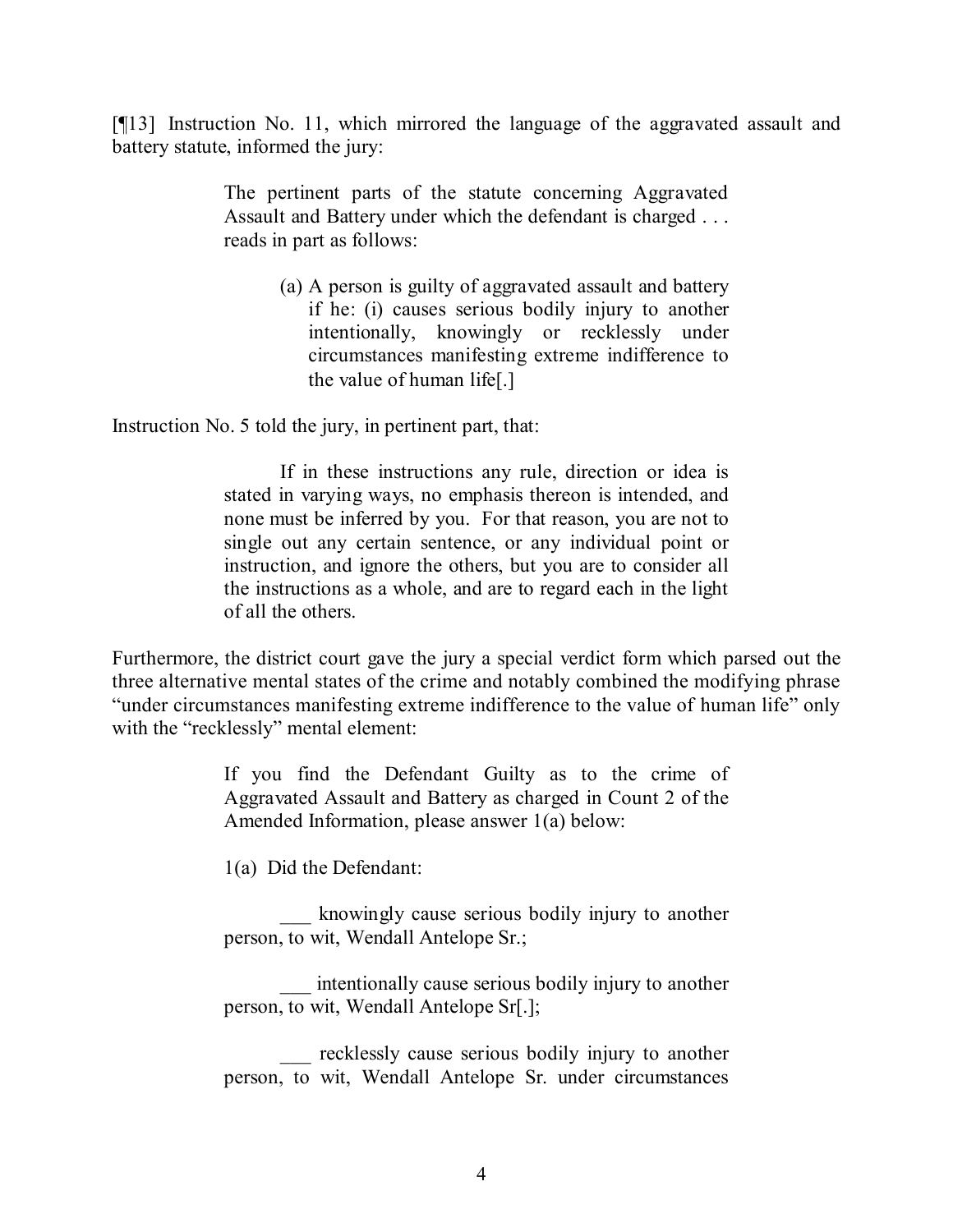which showed extreme indifference to the value of human life.

[¶14] Considering the special verdict form in conjunction with all the jury instructions given, we do not believe the jury was misled or confused as to the elements of the charged crime upon which it rested its guilty verdict. Notwithstanding the drafting defects in Instruction No. 12, that instruction otherwise accurately set forth the essential mental elements of the crime of aggravated assault and battery with which Jealous was charged. Additionally, Instruction No. 11 and the special verdict form correctly stated the law and clarified that the modifying phrase applied solely to "recklessly," thereby correcting any misperception which may have been caused by the defect in Instruction No. 12. Under the circumstances, we are unable to find the existence of plain error.

[¶15] Jealous' next contention of error concerns the district court's failure to define the terms "intentionally," "knowingly," and "recklessly" when asked to do so by the jury. The first part of the plain error test is satisfied because the record clearly reflects the asserted error. During deliberations, the jury sent the district court a note requesting that it "clarify" the terms "intentionally, knowing, and recklessly," and also asking if it should "mark just one or more[,]" presumably referring to the special verdict form which, by using those terms, set out the State's alternative theories of guilt. The district court responded by stating:

> [T]he answer to your inquiry, ladies and gentlemen, is that you should feel free to mark either one or any or all of those three questions that you believe apply or that you find apply in this particular case. None, one, two, three; it's up to you.

The district court did not define the three terms, and the jury posed no further questions before returning its guilty verdict. $3$ 

[¶16] We next turn our attention to whether a clear and unequivocal rule of law was violated by the district court's failure to define the three mental states for the jury. This Court has consistently held that a trial court has no obligation to define a statutory term unless it has a technical meaning different from its ordinary meaning that a jury would misunderstand its import without further explanation. *Rolle v. State*, 2010 WY 100, ¶ 32, 236 P.3d 259, 273 (Wyo. 2010); *Ewing v. State*, 2007 WY 78, ¶ 9, 157 P.3d 943, 946 (Wyo. 2007). Employing that rule, we have previously determined that the terms "knowingly" and "intentionally" do not have a technical meanings under the law so as to require an instruction defining those terms. *Morris v. State*, 2009 WY 88, ¶ 16, 210 P.3d

 <sup>3</sup> Since the jury did not ask additional questions, this Court presumes the district court's response adequately addressed the jury's concerns. *See Rolle v. State*, 2010 WY 100, ¶ 31, 236 P.3d 259, 272-73 (Wyo. 2010).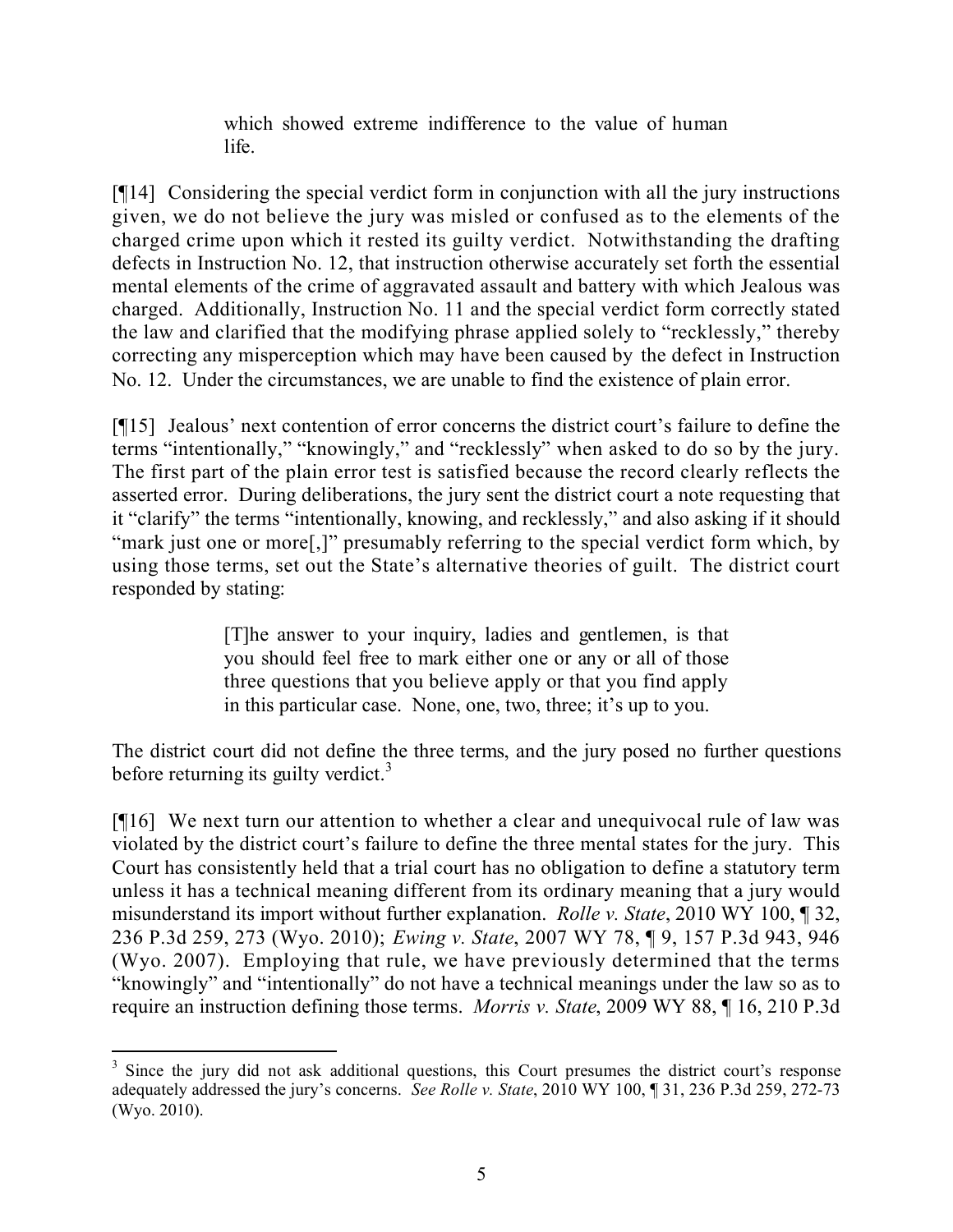1101, 1105-06 (Wyo. 2009) ("knowingly"); *Montez v. State*, 2009 WY 17, ¶ 22, 201 P.3d 434, 441 (Wyo. 2009) ("knowingly"); *Rowe v. State*, 974 P.2d 937, 940 (Wyo. 1999) ("intentionally"). In light of this authority, it is clear the district court's failure to define "knowingly" and "intentionally" was not plain error.

[¶17] The question now becomes whether the district court committed plain error by not defining "recklessly." Subsumed in Jealous' argument on this point is a contention that the district court should have also instructed the jury on the meaning of the phrase "under circumstances manifesting extreme indifference to the value of human life." While we agree with Jealous that such instructions should have been given, *see Williams*, ¶¶ 17-19, 54 P.3d at 252-53; *O'Brien v. State*, 2002 WY 63, ¶ 21, 45 P.3d 225, 232 (Wyo. 2002), we cannot conclude that the failure to do so amounted to plain error inasmuch as the evidence supports the jury's guilty verdict under the alternative elements of intentionally and knowingly causing Wendall serious bodily injury. *Burnett v. State*, 2011 WY 169, ¶ 22, 267 P.3d 1083, 1090 (Wyo. 2011); *O'Brien*, ¶ 21, 45 P.3d at 232. Given the jury's verdict, prejudice cannot be established.

[¶18] Jealous lastly claims the district court plainly erred in telling the jury that, to the extent it found them applicable to the case, it could mark any or all of the alternative mental states listed on the special verdict form. Jealous contends, by giving this instruction, the district court improperly permitted the jury to render what he maintains is an inconsistent verdict. Jealous, however, has not demonstrated that the district court's actions obviously, and not merely arguably, violated a clear and unequivocal rule of law.

[¶19] Jealous cites no Wyoming or federal authority to support his position. Although he cites to one court that has advanced a similar position, *People v. Gallagher*, 508 N.E.2d 909, 911 (N.Y. 1987), the majority of courts do not follow this rule. Instead, the majority of jurisdictions follow the rule that inconsistencies in the verdict handed down in a single prosecution will not entitle the defendant to reversal of his conviction. *See State v. McClary*, 679 N.W.2d 455, 458-59 (N.D. 2004); 6 Wayne R. LaFave et al., *Criminal Procedure* § 24.10(b) (3d ed. 2007). This Court has long followed the general rule that consistency in a jury's verdict is not required. *Moore v. State*, 2003 WY 153, ¶ 16, 80 P.3d 191, 196 (Wyo. 2003); *Lessard v. State*, 719 P.2d 227, 232 (Wyo. 1986).

[¶20] Furthermore, there is no inconsistency in finding that Jealous acted recklessly while also finding that he acted intentionally and knowingly. In addressing the recklessly element of the crime, we said in *O'Brien v. State*:

> The Model Penal Code provides that when recklessness suffices to establish an element, such element also is established if a person acts purposely or knowingly. § 2.02(5) at 226. The Explanatory Note to the Code explains that this rule makes it unnecessary to state in the definition of an